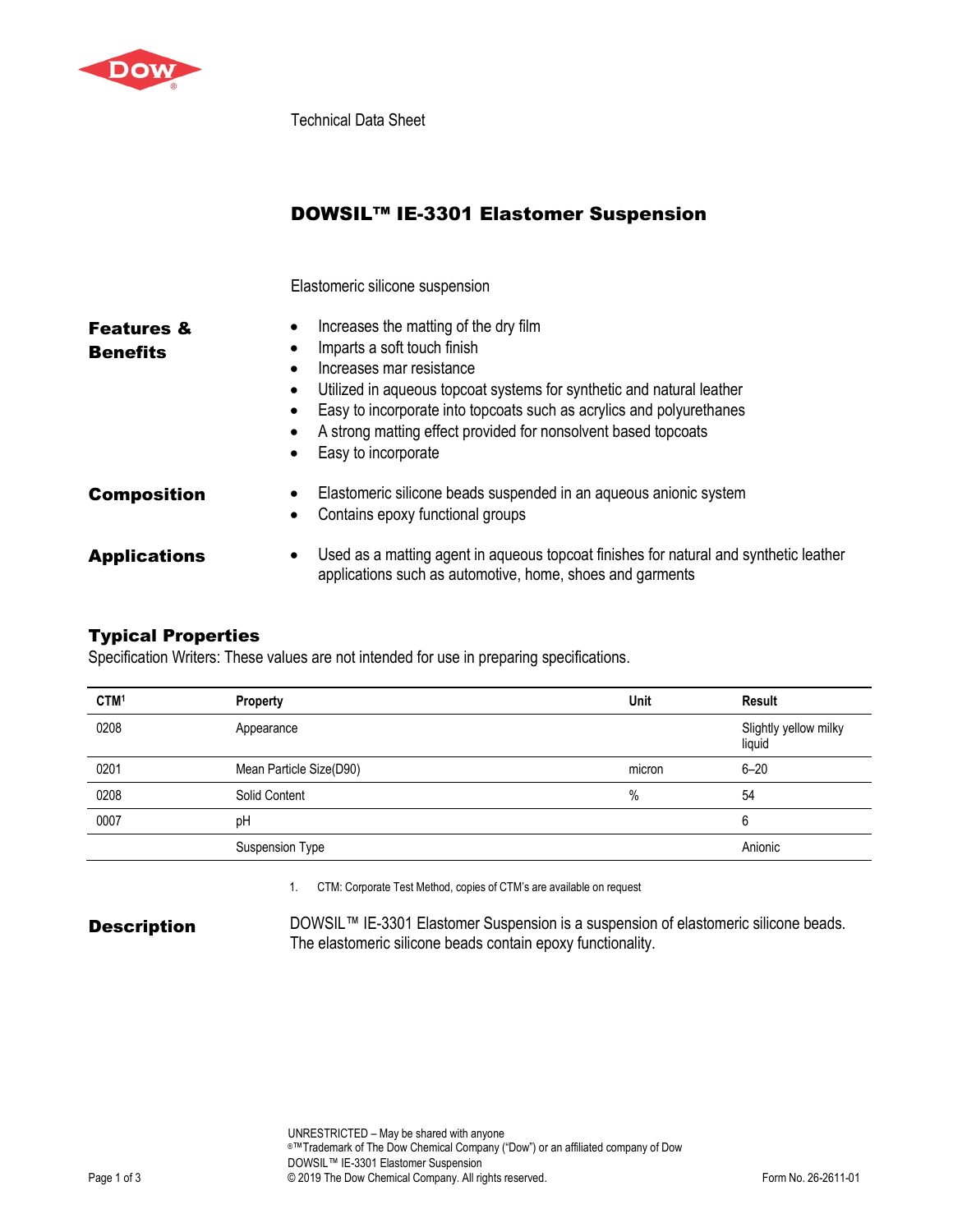| <b>How to Use</b>                                               | The product has not been thickened, so slight separation of the suspension is possible. It is<br>advised to gently stir the material before use.                                                                                                                                                                                                                                                              |
|-----------------------------------------------------------------|---------------------------------------------------------------------------------------------------------------------------------------------------------------------------------------------------------------------------------------------------------------------------------------------------------------------------------------------------------------------------------------------------------------|
|                                                                 | These suspensions can be utilized as part of the leather topcoat. They can be added<br>directly to the topcoat system, for example polyurethane, or can be applied as a thin layer<br>on top of the topcoat by post spraying a mixture of polyurethane and DOWSIL™ IE-3301<br>Elastomer Suspension. Lower concentrations can be obtained if necessary by dilution with<br>water.                              |
|                                                                 | Dosage levels need to be fine-tuned according to the specific application needs and the<br>aqueous topcoat being employed.                                                                                                                                                                                                                                                                                    |
|                                                                 | Experiments have been conducted with polyurethane topcoats. A strong matting effect was<br>achieved with 36 parts powder per 100 parts solid polyurethane when DOWSIL™ IE-3301<br>Elastomer Suspension was incorporated directly into the polyurethane. Softness was also<br>improved.                                                                                                                        |
| <b>Handling</b><br><b>Precautions</b>                           | PRODUCT SAFETY INFORMATION REQUIRED FOR SAFE USE IS NOT INCLUDED IN<br>THIS DOCUMENT. BEFORE HANDLING, READ PRODUCT AND SAFETY DATA SHEETS<br>AND CONTAINER LABELS FOR SAFE USE, PHYSICAL AND HEALTH HAZARD<br>INFORMATION. THE SAFETY DATA SHEET IS AVAILABLE ON THE DOW WEBSITE AT<br>CONSUMER.DOW.COM, OR FROM YOUR DOW SALES APPLICATION ENGINEER, OR<br>DISTRIBUTOR, OR BY CALLING DOW CUSTOMER SERVICE. |
| <b>Usable Life and</b><br><b>Storage</b>                        | When stored at or below 50°C (122°F) in the original unopened containers, this product has<br>a usable life of at least 360 days from the date of production.                                                                                                                                                                                                                                                 |
| <b>Packaging</b>                                                | This product is available in 16 kg pails and 180 kg drums.                                                                                                                                                                                                                                                                                                                                                    |
| <b>Information</b>                                              | Samples are available in 1 kg bottles.                                                                                                                                                                                                                                                                                                                                                                        |
| <b>Limitations</b>                                              | This product is neither tested nor represented as suitable for medical or pharmaceutical<br>uses.                                                                                                                                                                                                                                                                                                             |
| <b>Health and</b><br><b>Environmental</b><br><b>Information</b> | To support customers in their product safety needs, Dow has an extensive Product<br>Stewardship organization and a team of product safety and regulatory compliance<br>specialists available in each area.                                                                                                                                                                                                    |
|                                                                 | For further information, please see our website, consumer.dow.com or consult your local<br>Dow representative.                                                                                                                                                                                                                                                                                                |